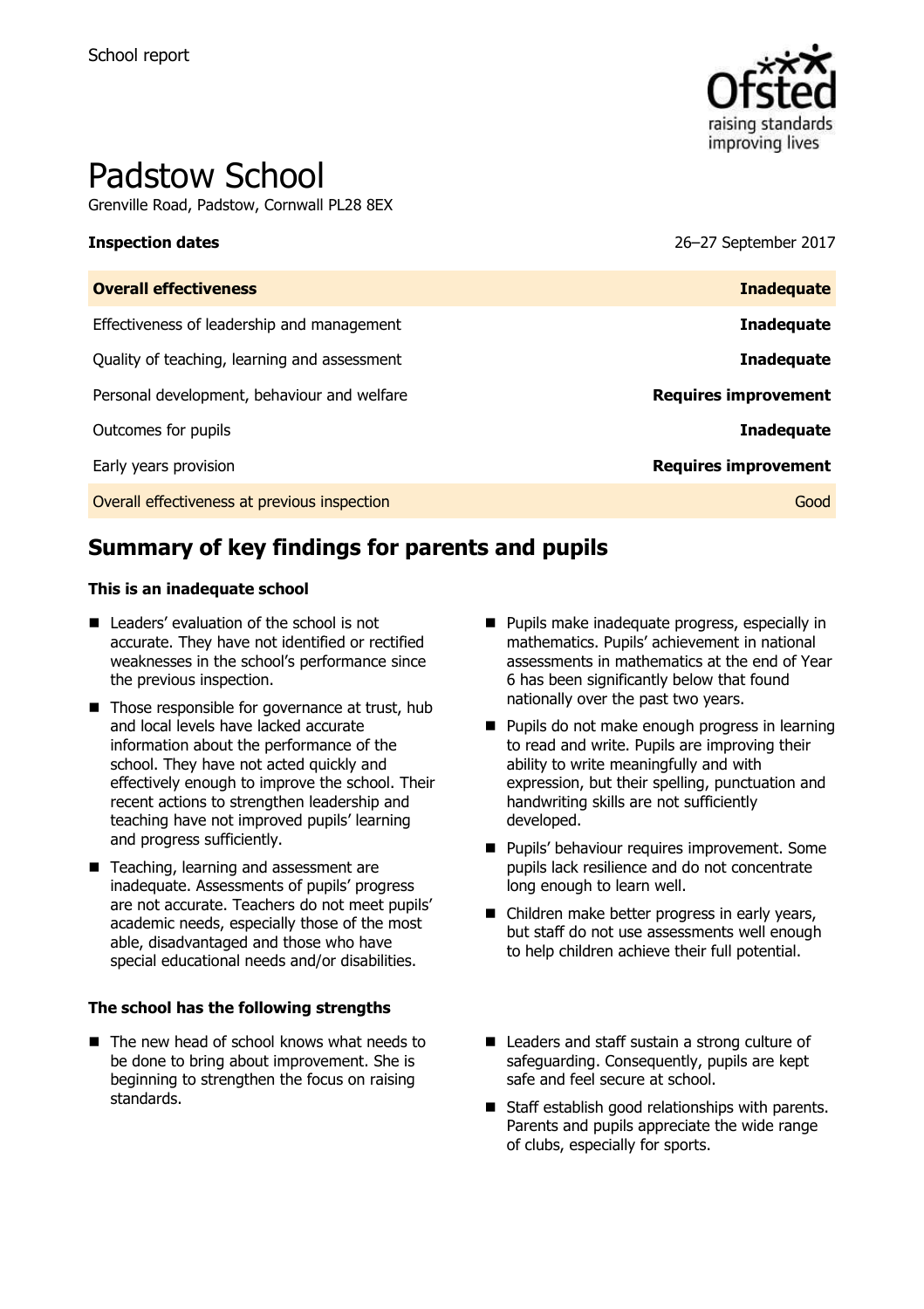

# **Full report**

In accordance with section 44(1) of the Education Act 2005, Her Majesty's Chief Inspector is of the opinion that this school requires special measures because it is failing to give its pupils an acceptable standard of education and the persons responsible for leading, managing or governing the school are not demonstrating the capacity to secure the necessary improvement in the school.

### **What does the school need to do to improve further?**

- $\blacksquare$  Improve leadership and management by ensuring that:
	- evaluations of the quality of teaching and pupils' progress are accurate
	- those responsible for governance at all levels hold school leaders to account for improving the school
	- those responsible for governance check the accuracy of the information they receive about the school's performance and make sure that actions bring about the rapid improvement.
- Rapidly improve the quality of teaching and learning so that it is consistently good or better, by ensuring that teachers:
	- make accurate assessments of how well pupils are developing their skills and understanding
	- use assessments effectively to ensure that teaching and learning build on what pupils already know, can do and understand and so enable them to make rapid progress
	- provide teaching and learning that motivate and challenge pupils to engage fully in their work and become resilient, effective learners
	- check that all pupils understand the guidance they receive and heed this advice
	- fully support children in the early years to develop their learning in mathematics and writing.
- **IMPROVE PUPILS' progress and raise attainment throughout the school by:** 
	- making sure that all pupils across the range of abilities and starting points make at least good progress
	- addressing shortcomings in pupils' arithmetical knowledge and developing pupils' ability to reason mathematically and apply their mathematical skills to solve problems
	- improving pupils' reading skills by encouraging them to more readily use and apply their phonic understanding when tackling new words
	- further developing pupils' spelling, punctuation and handwriting skills.

An external review of governance and the school's use of the pupil premium should be undertaken in order to assess how these aspects of leadership and management may be improved.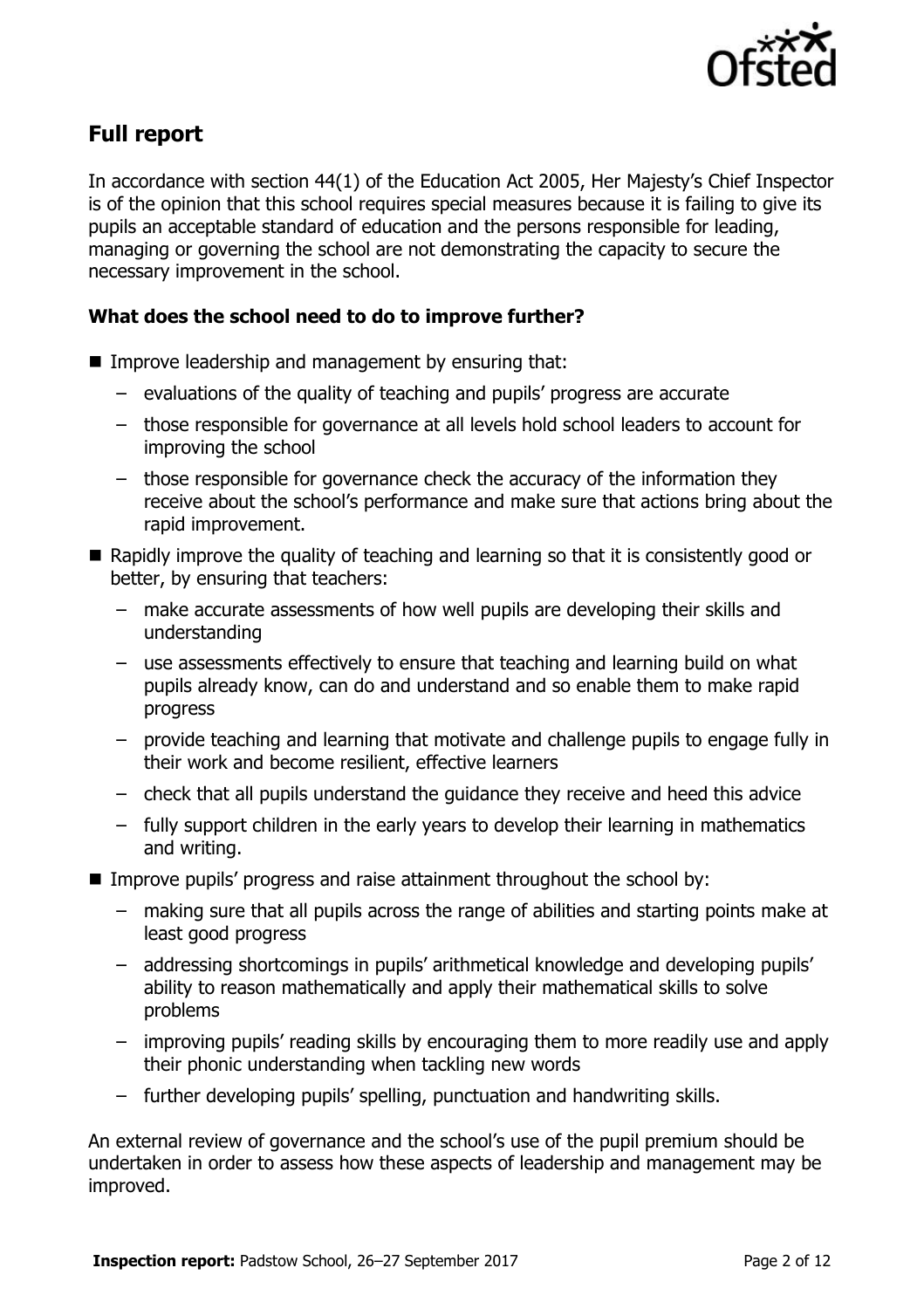

# **Inspection judgements**

#### **Effectiveness of leadership and management Inadequate**

- Leadership and governance, including from the Aspire Academy Trust, have been ineffective. Leaders have not halted the decline in the school's performance since the previous inspection.
- Leadership and management are inadequate because the school has lacked clear direction, and its weaknesses have not been dealt with quickly and effectively. Leaders have not been able to ensure that their actions result in the consistently good provision needed to secure pupils' progress.
- Senior leaders have not evaluated accurately the quality of teaching and the impact that this has had on pupils' achievement. Senior leaders have not supported middle leaders sufficiently in the development of their skills and in identifying and tackling under-achievement effectively. Weaknesses remain. Consequently, leaders continue to have an over-generous view of the impact of actions taken to bring about improvement.
- Leaders have been slow to initiate the 2014 mathematics curriculum. Support from the academy trust in the form of additional training and specialist guidance for school leaders and teachers over the past year has not been effective. For example, steps taken to improve the teaching of mathematics have not yet resulted in good enough learning and progress for pupils across the school.
- Senior members of the Aspire Academy Trust have brought in new staff, including a head of school, at the beginning of this autumn term. These appointments represent more rigorous action taken by the Aspire Academy Trust senior leaders to increase the pace of improvement. The new head of school has a clear picture of what needs to be done to bring about rapid improvement to accelerate pupils' progress. It is too early to see the impact of this.
- Varied and too often ineffective teaching results in some pupils not always experiencing equality of opportunity in their learning.
- Leaders have not made effective use of additional funding to support the academic progress of disadvantaged pupils or those who have special educational needs and/or disabilities. There has been a lack of rigour in checking the impact of expenditure. However, both these groups of pupils receive more effective support for their personal and welfare needs and benefit from being included in all school activities such as the breakfast club.
- Leaders use the primary physical education and sport funding effectively to provide a wide range of clubs and enhance pupils' fitness and interest in sport. Leaders use funds to provide additional specialist teaching. Pupils take part in a multi-skills festival and have had notable successes in recent years in rugby and football championships and swimming galas.
- The curriculum beyond the classroom is broad. It includes a wide range of clubs and experiences known as 'magic moments' outside in the school's well-equipped gardens, woodland and pond areas. Pupils also benefit from visits locally, including to various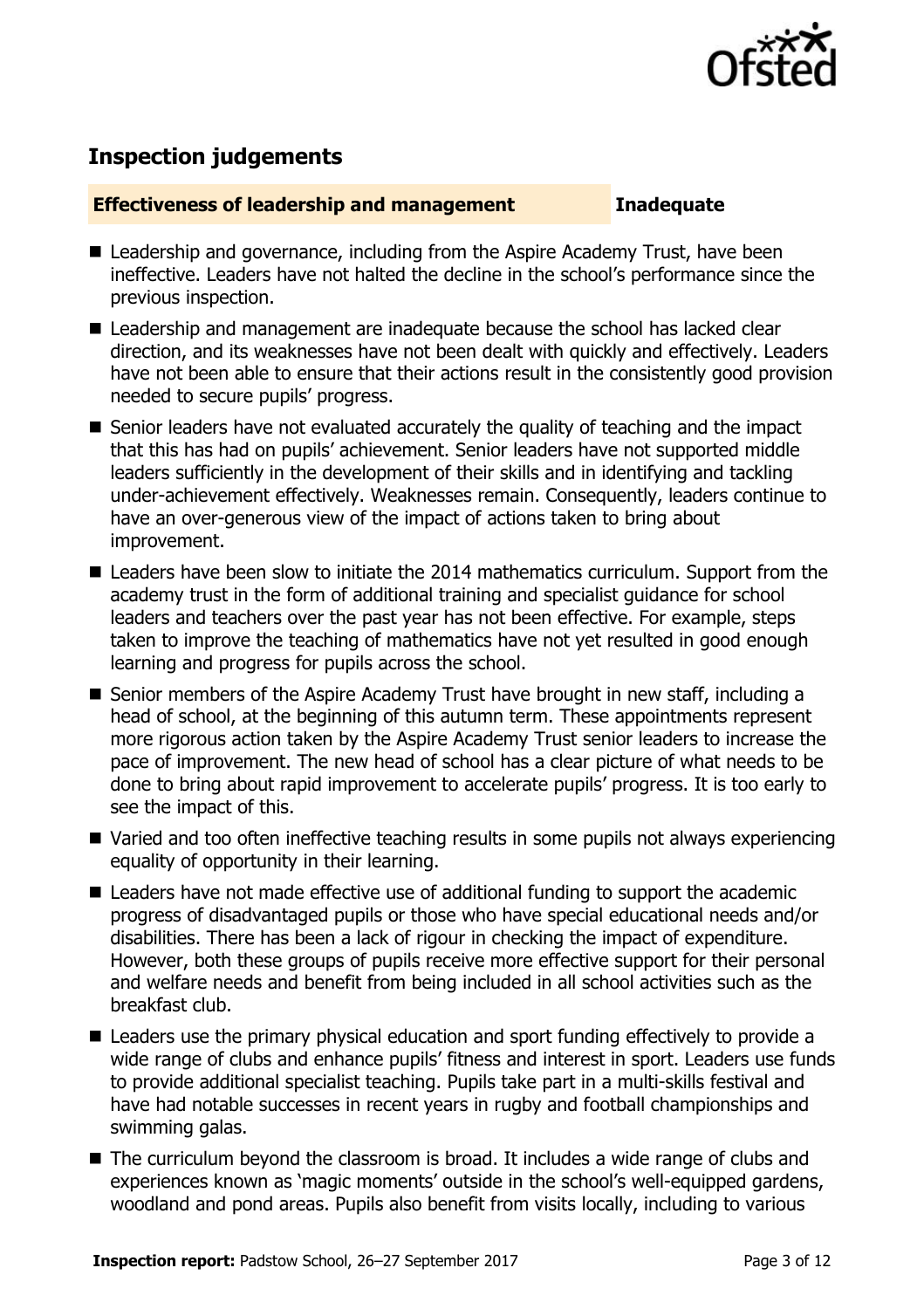

beaches.

- Leaders ensure that the pupils' spiritual, moral, social and cultural development is emphasised effectively within the caring atmosphere of the school. Day-to-day relationships between staff and pupils and between pupils themselves suitably promote fundamental British values such as mutual understanding and respect. Teachers and visiting speakers at school assemblies extend pupils' awareness of modern Britain through themes such as tolerance and aspiration.
- Parents welcome the diligence of staff in keeping children safe and communicating with parents when they have concerns. Parents also expressed appreciation of the sport and music activities provided by the school and referred to how much their children enjoy them. A small number of parents expressed concerns about the number of changes in teaching staff in recent years.

### **Governance of the school**

- Governance at all levels has not been effective in driving improvements, including those needed to remedy weaknesses identified at the previous inspection.
- Governance is undertaken by the Aspire Board of Trustees and Hub Councillors. Hub councillors, including leaders of the academy trust, have lacked accurate information about the quality of teaching and pupils' progress. This lack of clarity has impeded their ability to recognise weaknesses in the performance of the school. Consequently, leaders have not been held to account for underperformance and falling standards.
- Hub councillors, including leaders of the academy trust, lack an accurate understanding of the degree to which the external support they provide brings improvement.
- Senior members of the Aspire Trust, led by the chief executive officer (CEO), appointed the new head of school. Leaders have appointed other new staff. This represents strategic actions to tackle weaknesses more effectively.

### **Safeguarding**

- $\blacksquare$  The arrangements for safeguarding are effective.
- Staff receive effective training on how to keep pupils safe and secure their welfare. As a result, a clear culture of safeguarding practice exists across the school. The school is quick to take action and consult with outside agencies if any concerns arise about the safety or welfare of a pupil.
- School and academy leaders and administrative staff complete rigorous checks on staff. They keep all other required safeguarding records fully up to date. Staff are well supported by the trust in ensuring that pupils' safety is never compromised.

#### **Quality of teaching, learning and assessment Inadequate**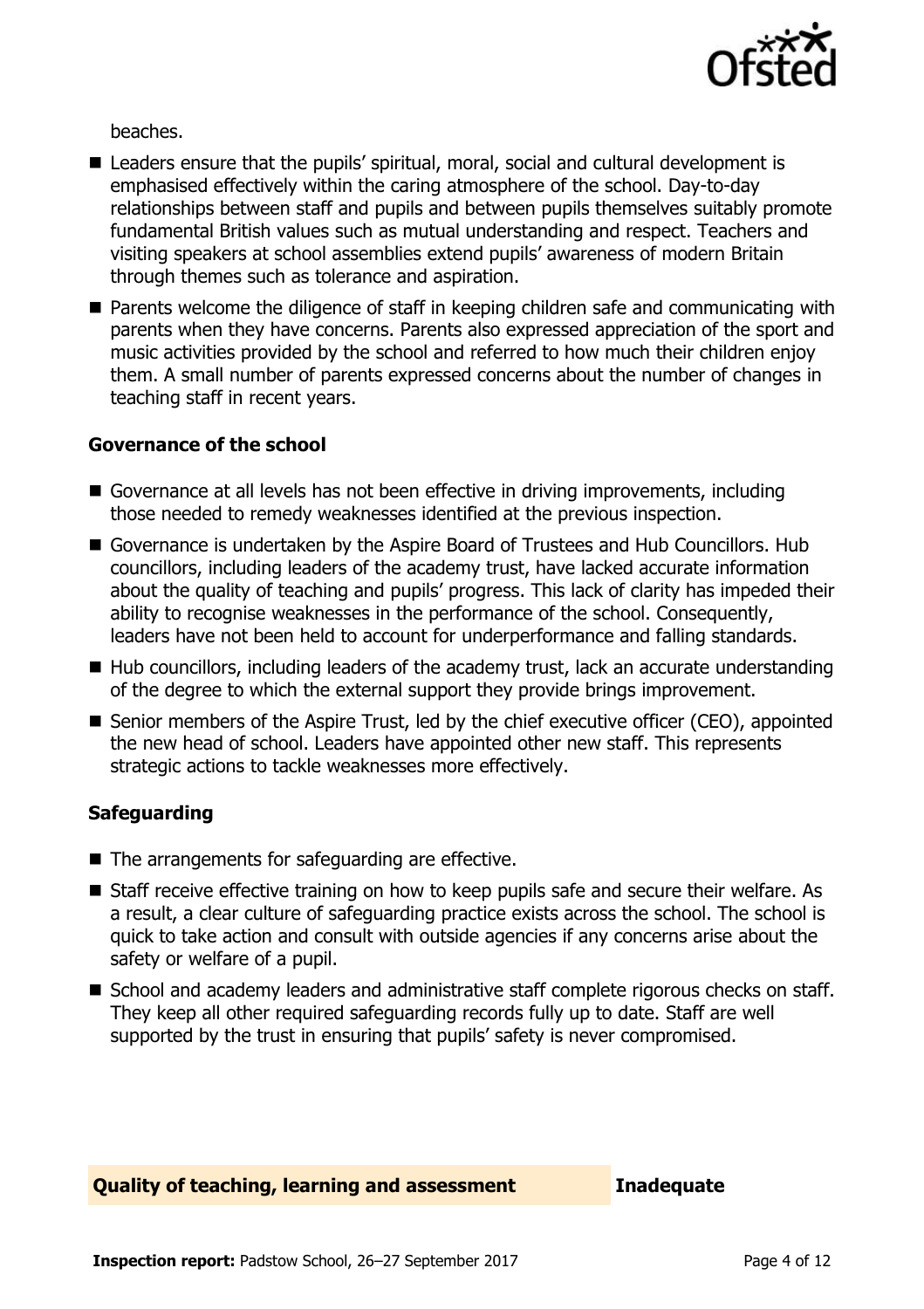

- The quality of teaching, learning and assessment is inadequate. The quality of teaching has declined since the previous inspection. Teaching fails to ensure that pupils make enough progress to compensate for previous underachievement.
- Leaders and teachers do not sufficiently assess and record how well pupils develop their skills and make progress. Teachers routinely identify pupils of different abilities in their planning, but some do not have a sufficient knowledge of what pupils know, understand and can do. As a result, the challenge in the work that these teachers present to their pupils is not suited to pupils' different levels of skill and understanding. Consequently, the quality of pupils' learning and progress is inadequate.
- $\blacksquare$  The teaching of mathematics is, rightly, identified as a particular weakness and continues to be a key priority in the school's improvement plan. However, increased training provided for teaching staff over the past year has not yet established good teaching of mathematics across the school.
- **Pupils'** work and teachers' questioning in mathematics are pitched at the same low level for all the pupils in the class. As a result, some pupils, especially the most able, are not required to deepen their thinking. Pupils lose interest, do not try hard to improve their work and make little progress.
- Teachers have strengthened the way in which they develop pupils' interest in writing. Pupils in key stage 2 make good progress in learning to write expressively. For example, pupils in Year 5 responded well when discussing and writing about pirates.
- Teachers strive to improve pupils' ability to concentrate, but at times when work is not well matched, for example, in key stage 1 classes, pupils fidget and too readily lose interest in learning. As a result, their progress slows.
- Teaching and learning of phonics are effective. This is because teachers and teaching assistants match learning activities to pupils' different starting points. This enables them to build and develop pupils' understanding of the sounds that letters represent. However, teaching is less effective in encouraging and ensuring that pupils use their phonic skills to become confident independent readers.
- Staff gain a clear understanding of the welfare and personal needs of pupils who have special educational needs and/or disabilities. This enables them to support the emotional and behavioural needs of pupils effectively. However, staff do not have a good enough understanding of the pupils' academic needs and developing skills. Consequently, they do not help pupils to make progress well enough.
- Teachers and teaching assistants provide extra support for disadvantaged pupils. However, their use of assessment is not precise enough. As a result, they do not focus closely enough on the particular skills that individuals need to develop, which impedes their progress.

#### **Personal development, behaviour and welfare Fig. 2.1 Requires improvement**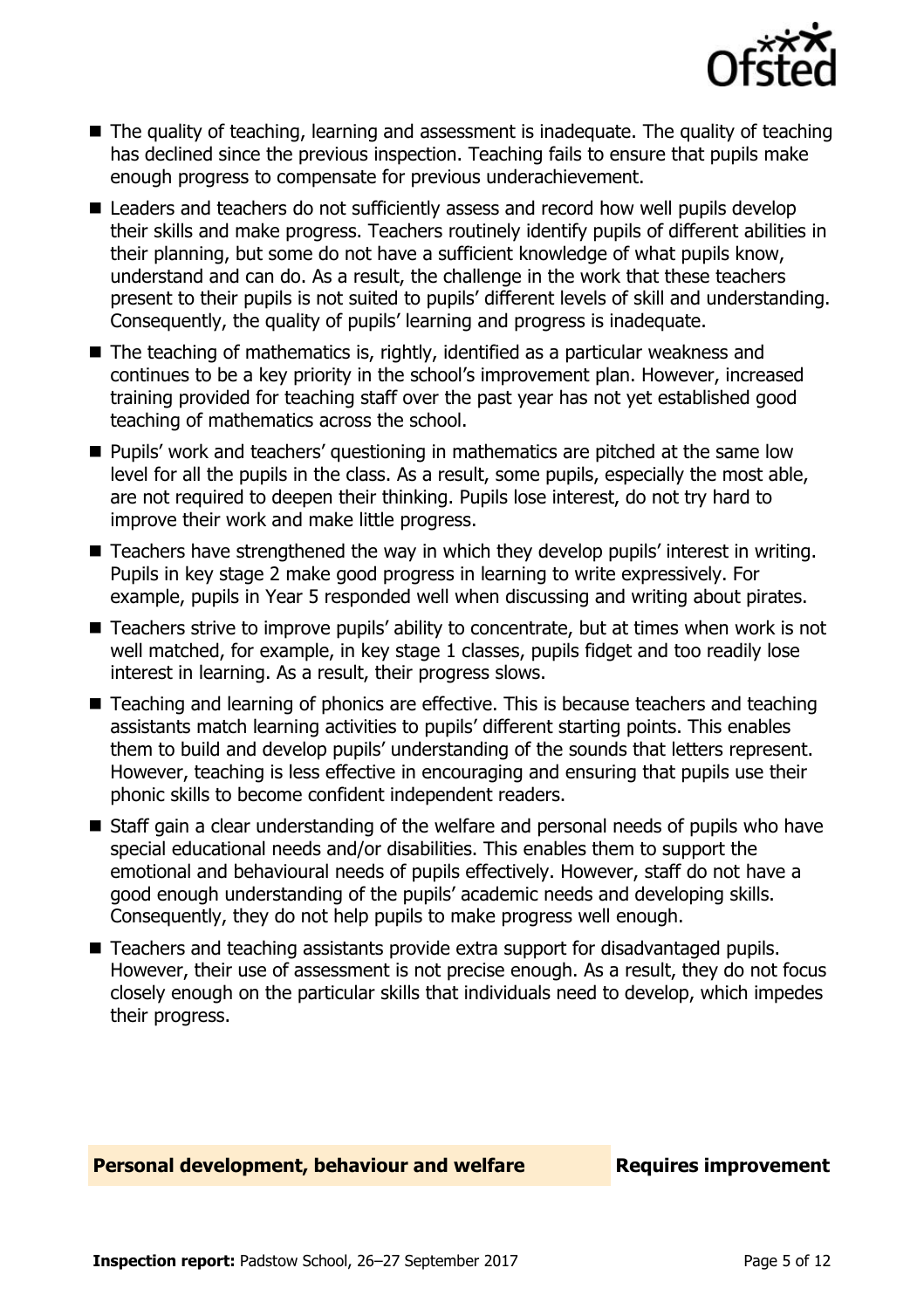

#### **Personal development and welfare**

- The school's work to promote pupils' personal development and welfare requires improvement.
- $\blacksquare$  Most pupils listen carefully when teachers discuss the work that is expected of them, but some pupils are slow to begin their work and struggle to sustain concentration during lessons.
- At break and lunchtimes, pupils play amicably. Most show caring attitudes towards each other and a good awareness of each other's needs. Very occasionally, at breaktimes, pupils exclude others from joining in their games.
- **Pupils said that they enjoy being with their friends at school, including when attending** the breakfast club. They said that they are treated fairly by adults.
- When questioned, pupils showed a good awareness of fundamental British values, such as tolerance. They expressed strong support for the school's rules and the need to treat each other with equal respect.
- **Pupils value the good care that adults who work at the school provide. They relate** warmly towards them. Parents who spoke to an inspector also acknowledged their appreciation of the good care that staff provide.
- Pupils said that they feel safe and showed that they know how to stay safe. Pupils know what bullying is all about. They understand that it can take different forms, for example racial and physical abuse. They know about e-safety and how to use computers safely. Pupils said that there is no bullying and that, 'We have lots of friends at this school.'

#### **Behaviour**

- The behaviour of pupils requires improvement.
- Some pupils, particularly in key stage 1, struggle to sustain concentration and do not apply themselves well enough. They lose interest in learning and fidget or chatter, rather than getting on with their work. Consequently, time is lost and they do not make the progress of which they are capable.
- Most pupils attend well. Over time, the rate of attendance has broadly matched the national average, but has been depressed at times by holidays taken during school time.
- Leaders have reduced the amount of persistent absence over the past year by checking and challenging the reasons for absence more rigorously. Records now show that most absences are due to ill health and that the number of holidays during term-time has reduced.

#### **Outcomes for pupils Inadequate**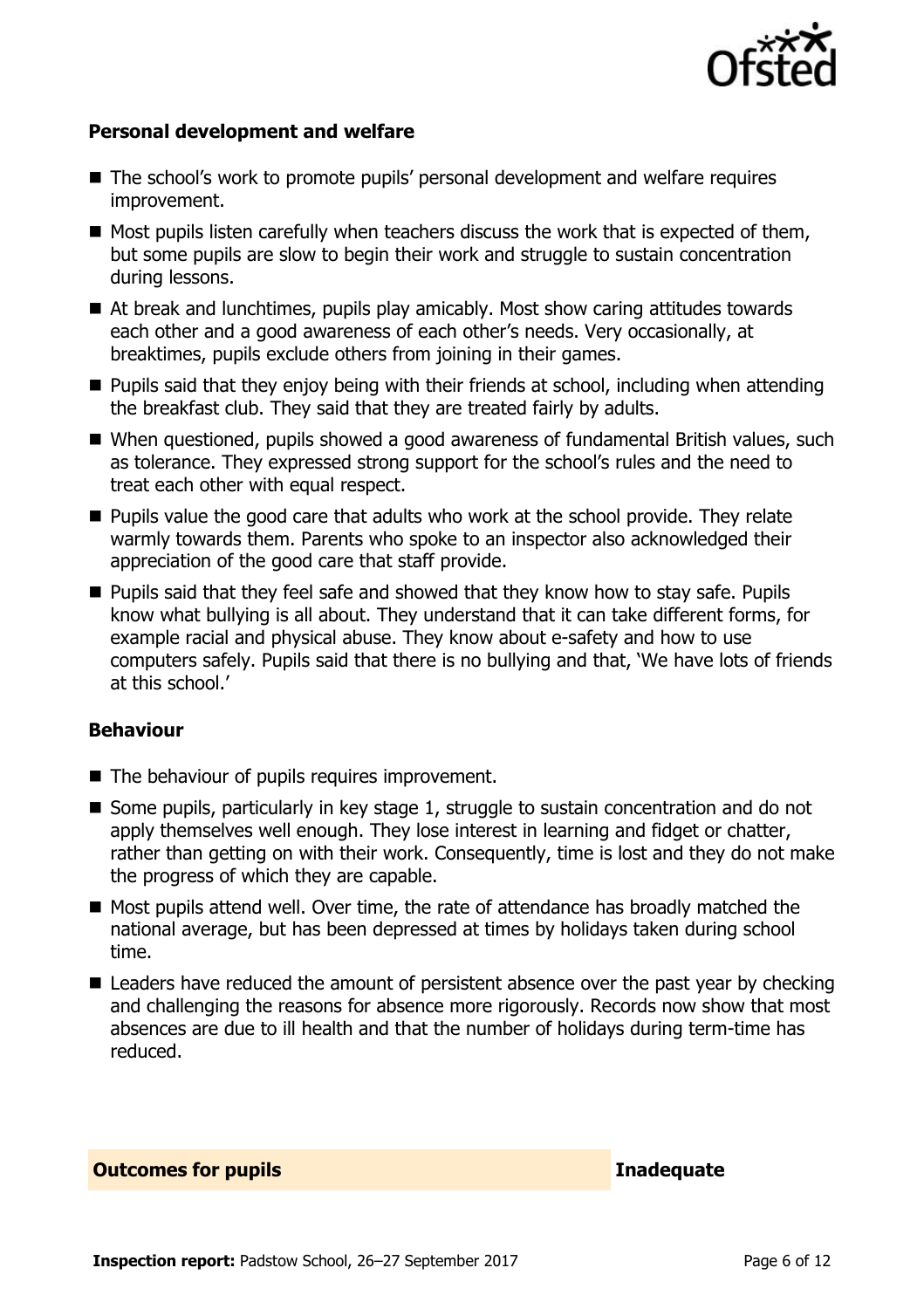

- Outcomes are inadequate because pupils do not make enough progress.
- Pupils' performance in mathematics and reading at the end of Year 6 in the 2017 national assessments represented inadequate progress through key stage 2. Results, especially in mathematics, continued to show a decline in the proportion of pupils reaching expected standards and at greater depth. Pupils are not sufficiently prepared for the next stage in their education.
- $\blacksquare$  The progress made by current pupils, including the most able pupils, is still not good enough to overcome past gaps in their learning. The most able disadvantaged pupils and other disadvantaged pupils are not progressing well enough, especially in mathematics. As a result, their achievement, although matching that of their classmates, lags behind that of other pupils nationally.
- The shallow nature of pupils' understanding is evident when they are questioned about their work. In mathematics, the degree to which pupils explain their thinking and can solve problems varies across the classes and is often too low. Pupils' responses in class, especially in key stage 1, and their work in books, also reveal limited understanding of number for their age.
- Pupils who have special educational needs and/or disabilities make good progress in their personal development. However, as with those of their peers, their developing academic skills and understanding are not checked accurately and extended quickly enough.
- This year's national assessments at the end of key stage 1 showed an increase in standards in reading, writing and mathematics. However, these results indicated weaker progress by some pupils who have lower starting points.
- National assessments at the end of key stage 2 in 2017 also showed improved standards in pupils' writing. However, checks of pupils' work across the school show that spelling, punctuation and handwriting skills are still not good. For example, some pupils, especially boys, do not consistently write in a fluent style, and this slows the progress they make.
- In recent years, the percentage of pupils reaching the standards expected in phonics checks at the end of Years 1 and 2 has consistently exceeded the national average. This was mirrored by similarly good performance in this year's reading assessments at the end of Year 2.
- **Pupils in key stage 1 use their phonics knowledge to read familiar words. However, as** in key stage 2, some pupils, especially those of lower ability, lack confidence and determination to tackle new words. This continues to slow their progress.
- Teachers encourage parents to provide more assistance with reading at home and present interesting texts to motivate the pupils. These are having a positive effect, but too many pupils are still not developing their reading skills quickly enough, as they move through the school.

**Early years provision Requires improvement**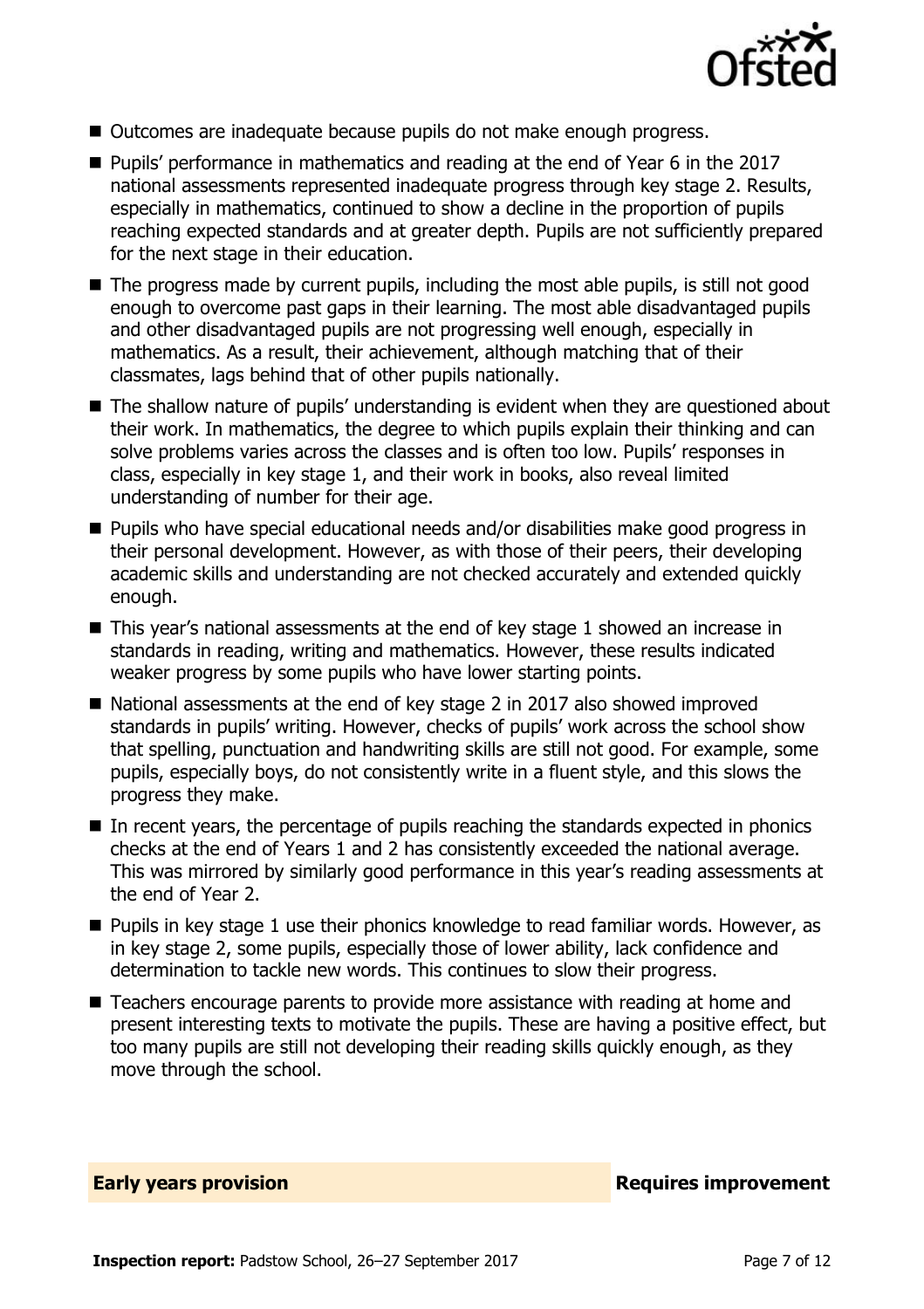

- At times, leadership of the early years has lacked effective support from senior leaders. As a result, procedures for recording and assessing the children's developing skills have not consistently focused well enough on accelerating the children's academic progress.
- Children's progress has varied in reading, writing and mathematics, and boys more often do not achieve as well as girls.
- Recent assessments have indicated an increased proportion of boys reaching expected standards, especially in mathematics. However, currently, staff understand the children's personal qualities, but they do not have enough evidence of their academic starting points. This hinders the staff's ability to fully challenge some children, especially those who are capable of achieving highly.
- The children freely use the indoor and outdoor resources laid out for them. Currently, staff do not develop children's writing and mathematical activities through these resources.
- Activities do not sustain children's interest or support the children to learn at length and depth. The children take part more effectively in learning when listening and responding to adults. For example, children learned well with the teacher when creating shopping lists using a hand-held computer tablet.
- Teaching staff maintain good links with the on-site pre-school. The teaching of phonics is well organised and collaboration between Reception and pre-school staff has enhanced children's starting points. As a result, current children in Reception across the range of ability are settling rapidly and happily and relating well towards each other.
- Children respond well to the additional support which adults provide. Children learn to stay safe by listening to and following instructions. The Reception has a welcoming and caring feel. Consequently, children in the Reception class attend school punctually, develop supportive relationships and behave well. These qualities reflect the effective way that staff safeguard the children and secure their welfare needs.
- The children's confident enjoyment of school reflects the supportive communication between the staff and parents that is a strength of the early year's provision**.** Most children mix well with their friends. They talk openly with each other and with adults. Children participate enthusiastically and show good levels of concentration when using computers and when painting and modelling.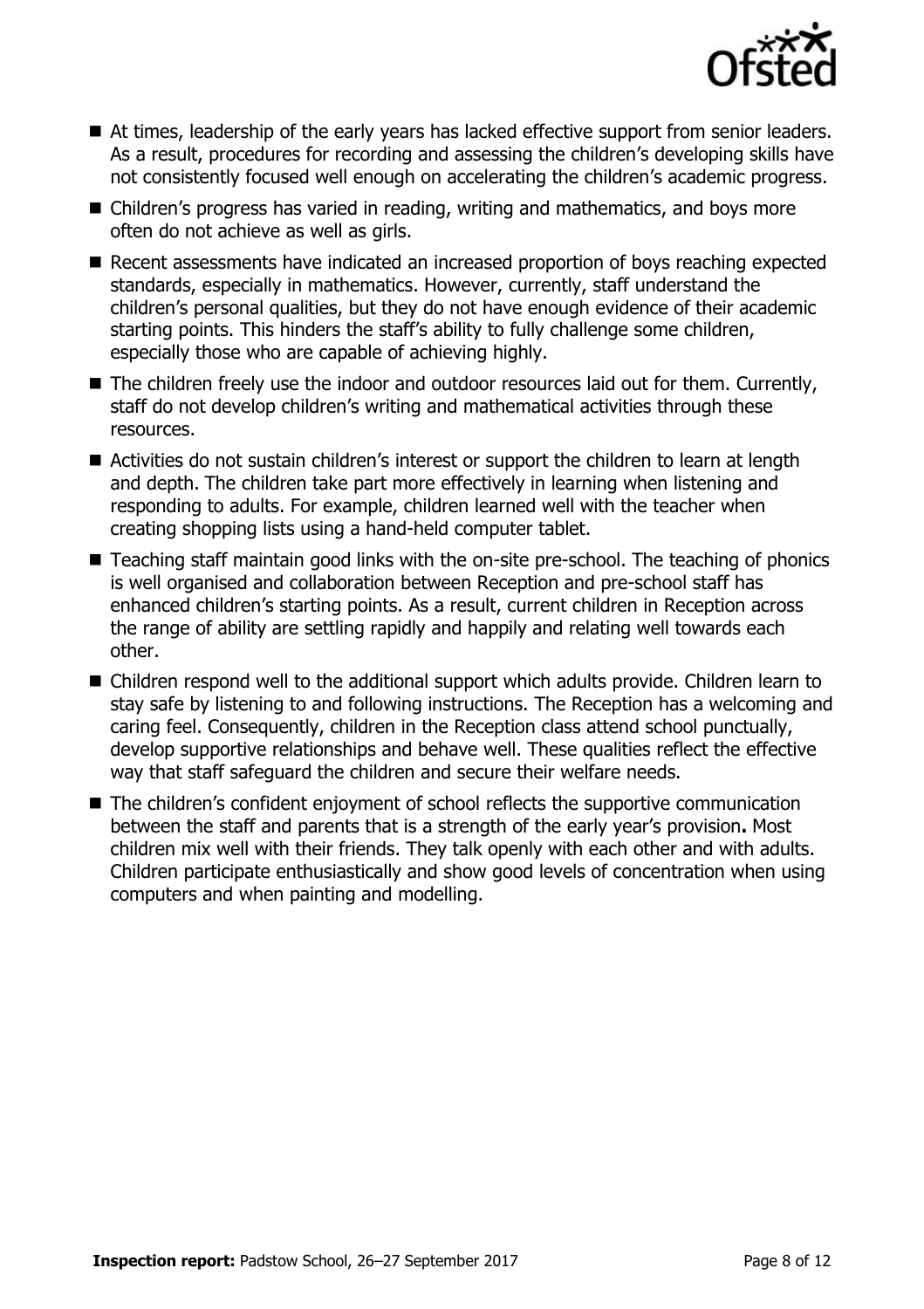

# **School details**

| Unique reference number | 137183   |
|-------------------------|----------|
| Local authority         | Cornwall |
| Inspection number       | 10025098 |

This inspection was carried out under section 8 of the Education Act 2005. The inspection was also deemed a section 5 inspection under the same Act.

| Type of school                      | Primary                     |
|-------------------------------------|-----------------------------|
| School category                     | Academy converter           |
| Age range of pupils                 | 4 to 11                     |
| <b>Gender of pupils</b>             | Mixed                       |
| Number of pupils on the school roll | 175                         |
| Appropriate authority               | The board of trustees       |
| <b>Chair of Hub Councillors</b>     | <b>Cliff Murt</b>           |
| <b>Head of School</b>               | Kate Whitford               |
| Telephone number                    | 01841 532510                |
| Website                             | www.padstowschool.co.uk/    |
| <b>Email address</b>                | secretary@padstowschool.org |
| Date of previous inspection         | 20-21 March 2013            |

### **Information about this school**

- The school meets requirements on the publication of specified information on its website.
- The school complies with Department for Education guidance on what academies should publish.
- Padstow School is smaller than the average-sized primary school.
- The very large majority of pupils are from White British backgrounds.
- The proportion of pupils who have special educational needs and/or disabilities is average.
- $\blacksquare$  The proportion of disadvantaged pupils is broadly average.
- Children experience early years provision in a Reception class. The other pupils in the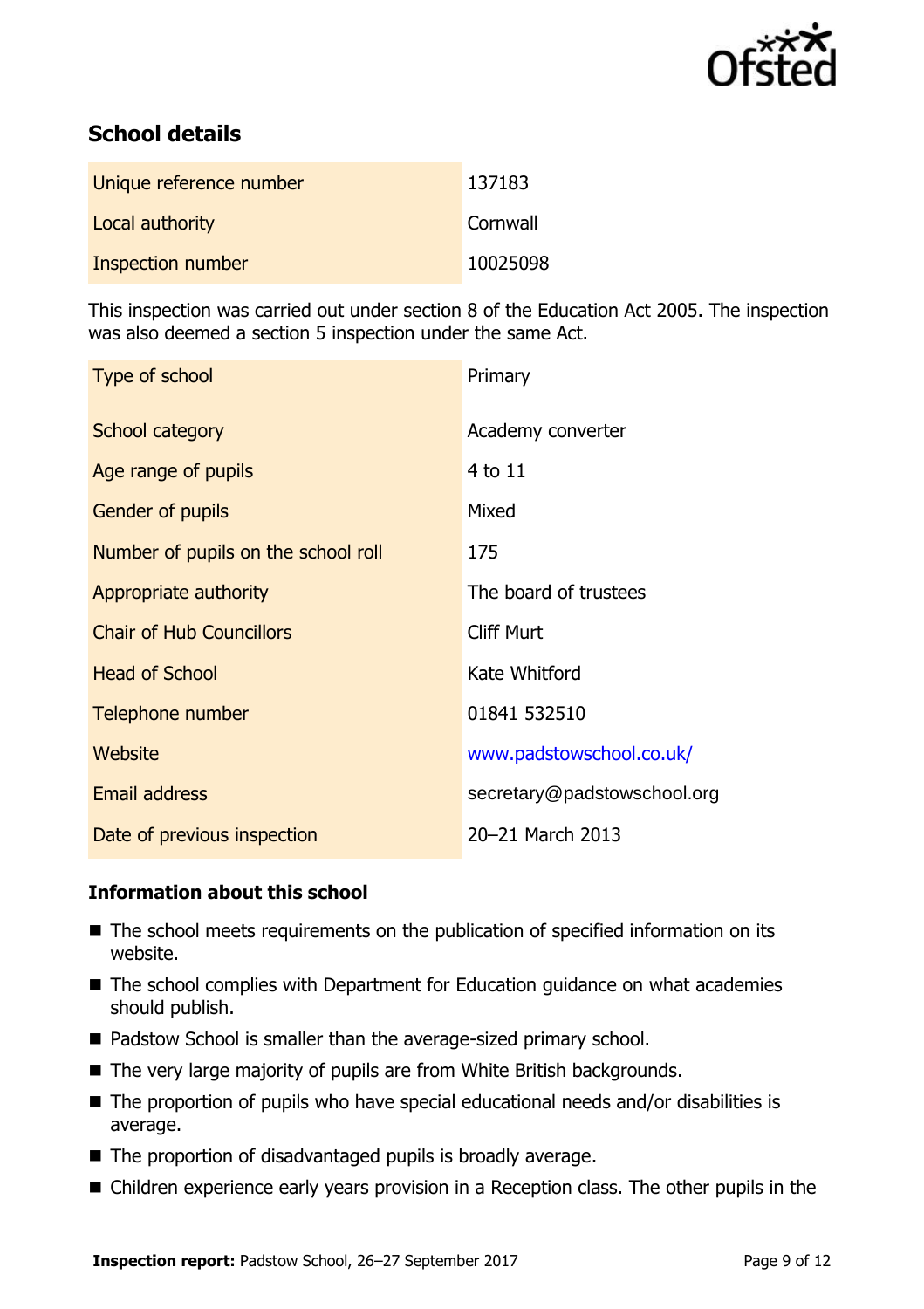

school are also taught in single year-group classes.

- $\blacksquare$  The school provides its own breakfast club.
- There is a separate, privately run pre-school operating from the school site, but this is not managed by the school or a part of this inspection.
- The school is part of the Aspire Academy Trust. This is a multi-academy trust consisting of 21 schools. Governance is provided by the board of trustees.
- The head of school took up the substantive post in September 2017 and has the responsibility for the daily running of the school.
- The school met the floor standards in 2016, which are the minimum requirements for pupils' attainment and progress in reading, writing and mathematics by the end of Year 6.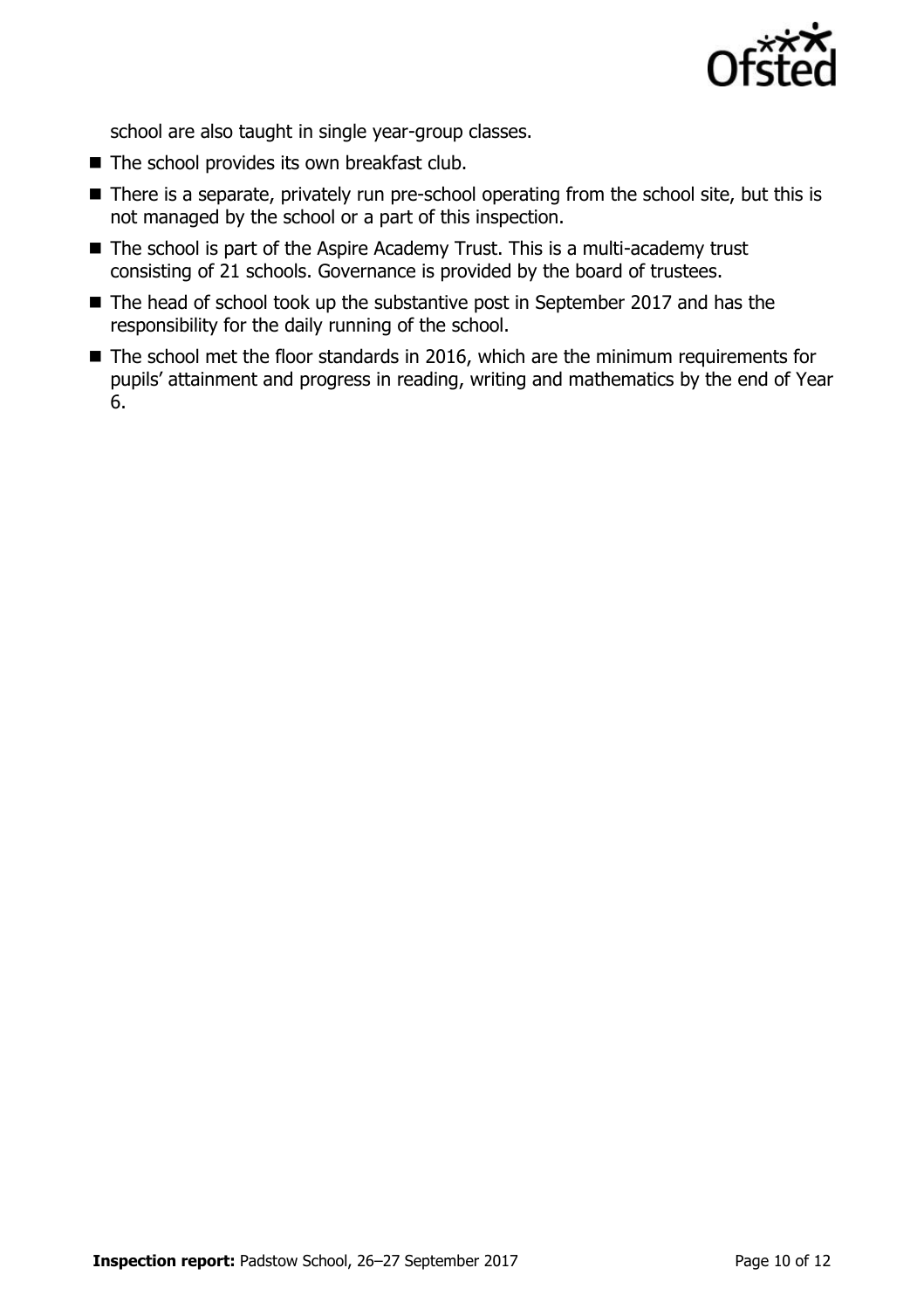

# **Information about this inspection**

- The inspectors observed teaching and learning in classes on 22 occasions and saw the work of seven teachers. An inspector also visited the breakfast club.
- The inspectors scrutinised a wide range of documents, including records relating to pupils' behaviour and attendance, safeguarding procedures and the school's selfevaluation.
- The inspectors examined the school's systems for monitoring progress and records of checks on the quality of teaching. In addition, the inspectors scrutinised information about pupils' recent and current progress as well as the school's evaluation of how well it is doing.
- The inspectors talked to individual pupils, and an inspector spoke with a representative group of pupils about the school and their work. The inspectors listened to individual pupils reading. The inspectors, accompanied at times by the executive headteacher, looked at samples of pupils' work across a range of subjects and classes.
- Discussions were held with senior and subject leaders and with members of the hub council, local advisory group and academy trustees.
- The inspectors considered the views of parents expressed in 36 responses to Ofsted's online questionnaire, Parent View, and 24 additional written comments. An inspector spoke to several parents as they brought their children to school. The inspectors also took note of four staff questionnaire responses.

#### **Inspection team**

| Alexander Baxter, lead inspector | Ofsted Inspector |
|----------------------------------|------------------|
| Julie Jane                       | Ofsted Inspector |
| <b>Simon Mower</b>               | Ofsted Inspector |